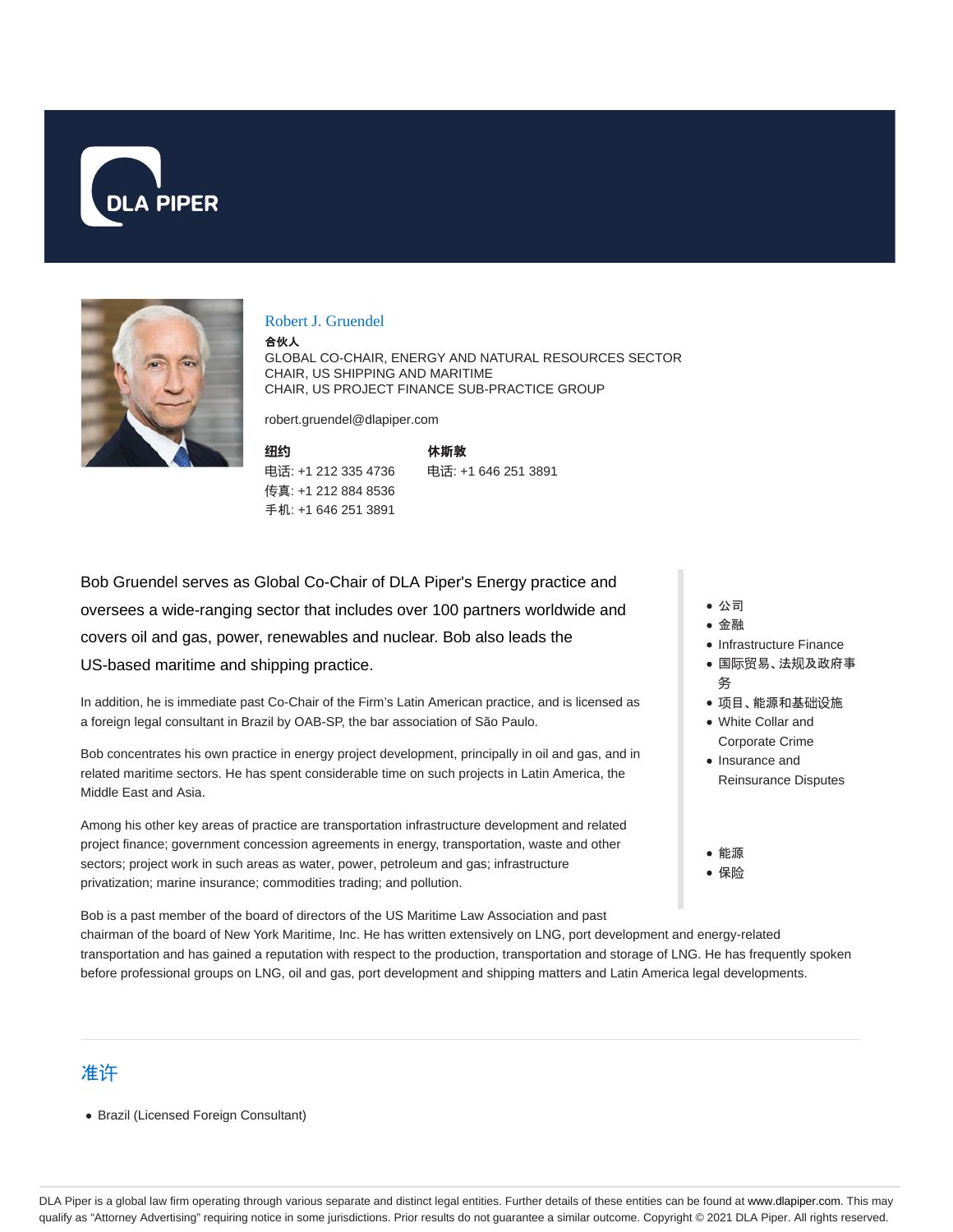• 纽约

# 业界嘉许

- The Legal 500 United States 2021 - Recommended, Energy Transactions: Oil and Gas 2021 - Recommended, Project Finance – Advice to Sponsor 2016-20 - Recommended, Energy Transactions: Oil and Gas 2015 - Recommended, Energy Litigation 2012 - Recommended, Energy: Renewable/Alternative
- The Legal 500 Latin America 2018-21 - Recommended, Latin America: International Firms Projects and Energy 2016-17 - Recommended, Latin America: International Firms Corporate M&A 2013-18 - Recommended, Latin America: International Firms Projects and Energy

In 2016 and 2017, Latin Lawyer 250 recognized Bob in the areas of energy and project finance.

Bob has been cited in Euromoney's Expert Guides: Shipping & Maritime Lawyers; Expert Guides: Project Finance Lawyers; and Expert Guides: Energy and Environment. Martindale-Hubbell ranks him AV, its highest available ranking.

He is named in Best Lawyers in America in the Shipping category and among the top Energy lawyers in New York by Super Lawyers.

## 教育背景

- J.D., Fordham University School of Law
- B.A., Dartmouth College

### 专业会员资格

- AIPN (Association of International Petroleum Negotiators)
- American Bar Association, Committee on International Law
- Association of the Bar of the City of New York, Committee on Admiralty (Chairman, 2000 2003)
- Maritime Law Association of the United States: Past Member, Board of Directors (2003 2006); Committee on Maritime Legislation
- New York Maritime, Inc., Board of Directors (Chairman, 2003 2006)
- Licensed as a foreign consultant in Brazil by OAB-SP, the bar association of São Paulo, Brazil in Latin America

### 见解与洞察

Bob has written extensively on LNG, port development, and energy-related transportation and has gained a reputation with respect to the production, transportation, and storage of LNG. He has frequently spoken before professional groups on LNG, oil & gas, port development and shipping matters.

## 著作发表

Co-author, "\$1.2B Order Entered Against Petróleos de Venezuela: Q&As for PDVSA and Citgo Commodity Commercial and Trading Counterparties," Pratt's Journal of Bankruptcy Law, January 2019

# 会议与演讲

- $\bullet$  Moderator, "The LatAm Energy Boom," Latin Lawyer M&A Conference, Mexico City, March 2018
- Chairman, DLA Piper Global Energy Summit
- Moderator, "North American Energy Security Updates from Canada, Mexico and the US," Institute of the Americas XXIII La Jolla